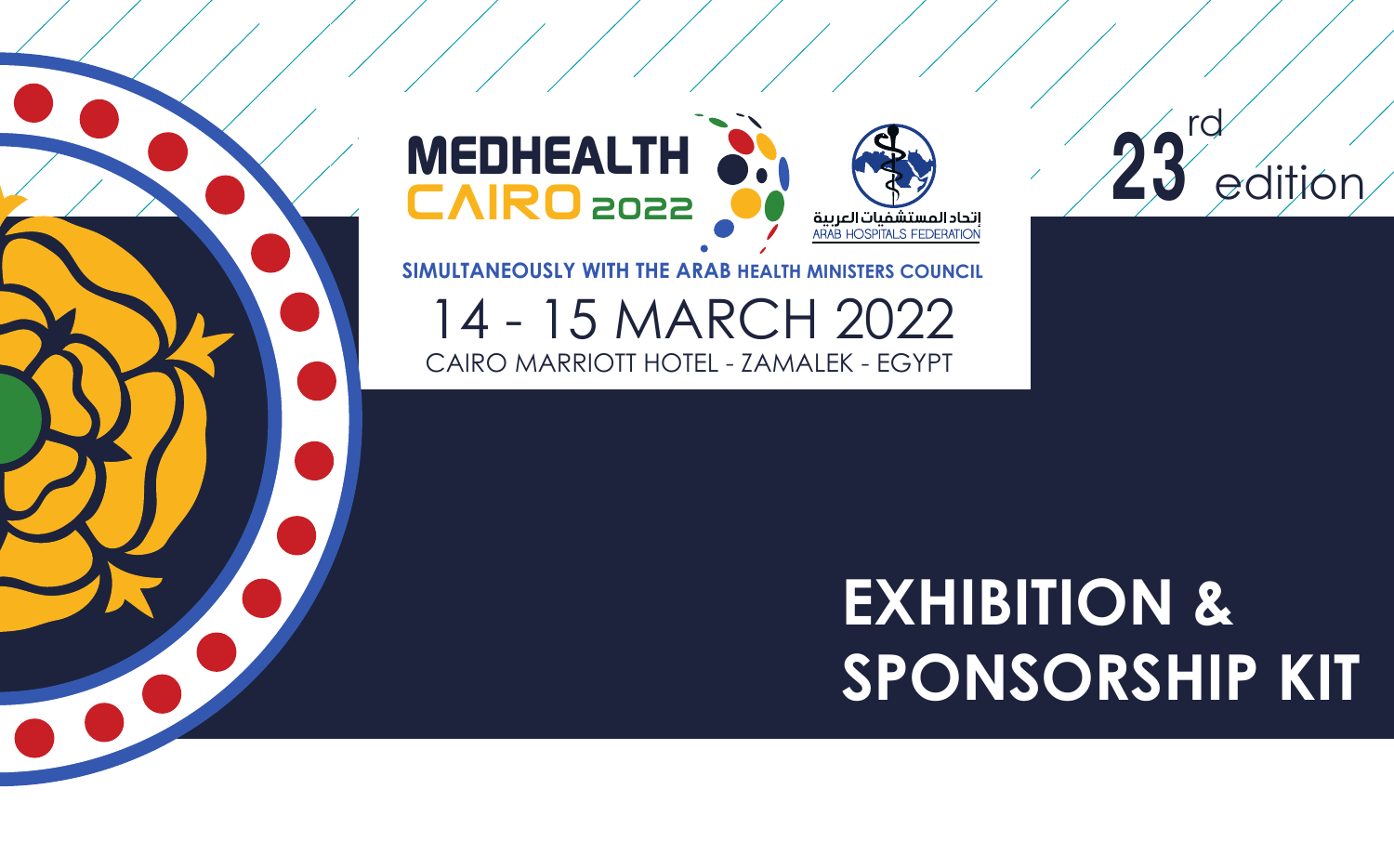**01. SPONSORSHIP OPPORTUNITIES 02. WHY & WHO SPONSORS ? 03. CATEGORIES 04. FLOOR PLAN 05. CONTACT US 06. FORMS**



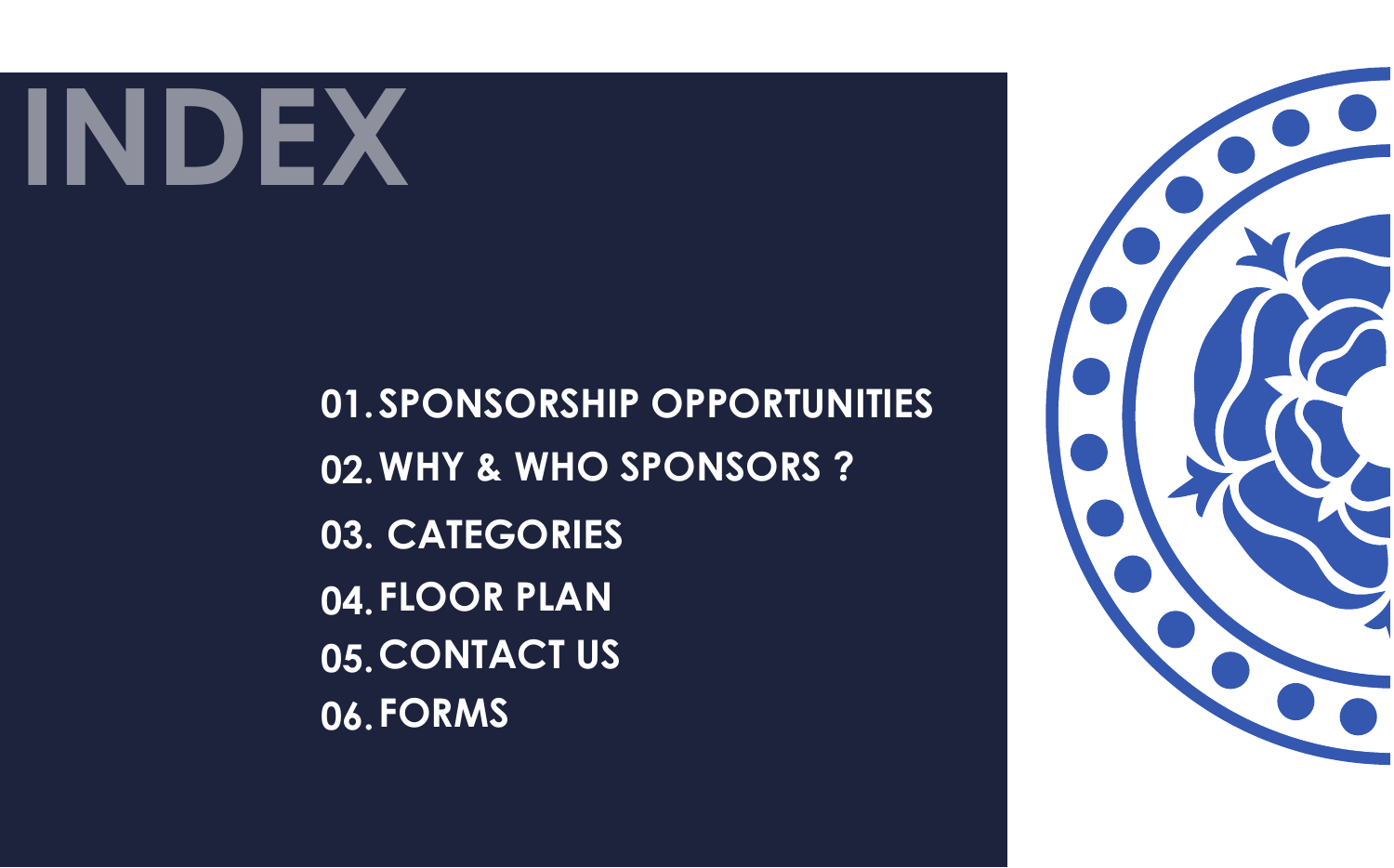

# **SPONSORSHIP OPPORTUNITIES**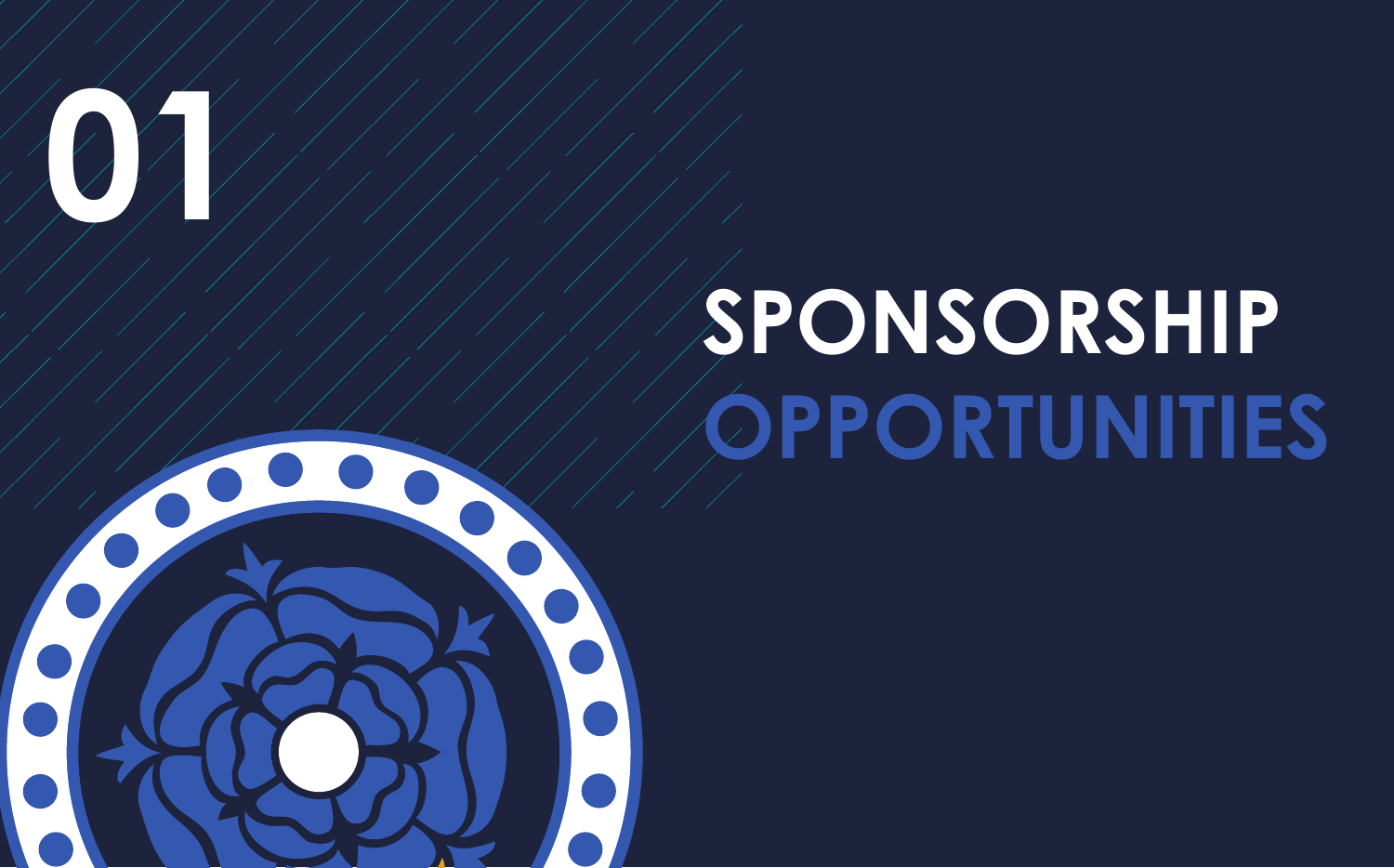MedHealth Cairo 2022 Forum of the Arab Hospitals Federation is an Annual event held simultaneously with the Arab Health Ministers council and dedicated to key decision makers, hospital owners, C-level executives, directors, clinicians and healthcare leaders to get insights on worldwide healthcare management thinking, best practices and solutions while creating a real forum for networking in the Arab countries.

Leading Health executives from around Hospitals of the region will meet to exchange and learn ideas on evolving business models, innovative technologies and improvements on management & Healthcare system.

By sponsoring "MEDHEALTH CAIRO", your company will gain exposure in front of a highly targeted audience. As your company seeks to demonstrate its leading position in the Health and Medical Fields, you will have the chance to maximize your market impact, and partner with the public sector.

1. Consolidate the public-private-partnership 2. Create greater market exposure and awareness 3. Approach targeted audience to promote your corporate image, products & services 4. Stand out as a leader in the regional Healthcare industry

As a sponsor, the forum will allow you to influence and network with major policy decision makers, investors, key organizations and governmental authorities involved in the Healthcare industry.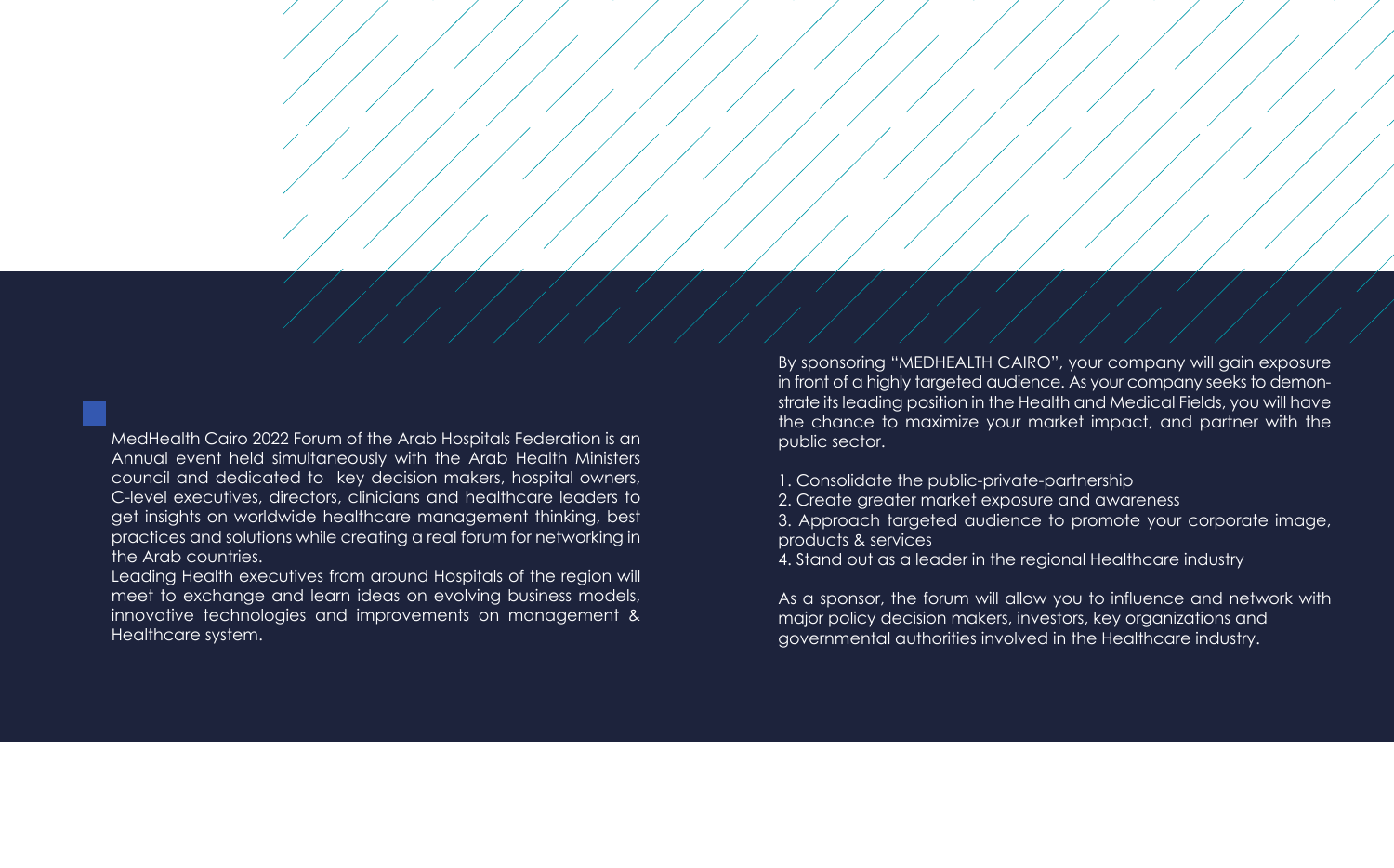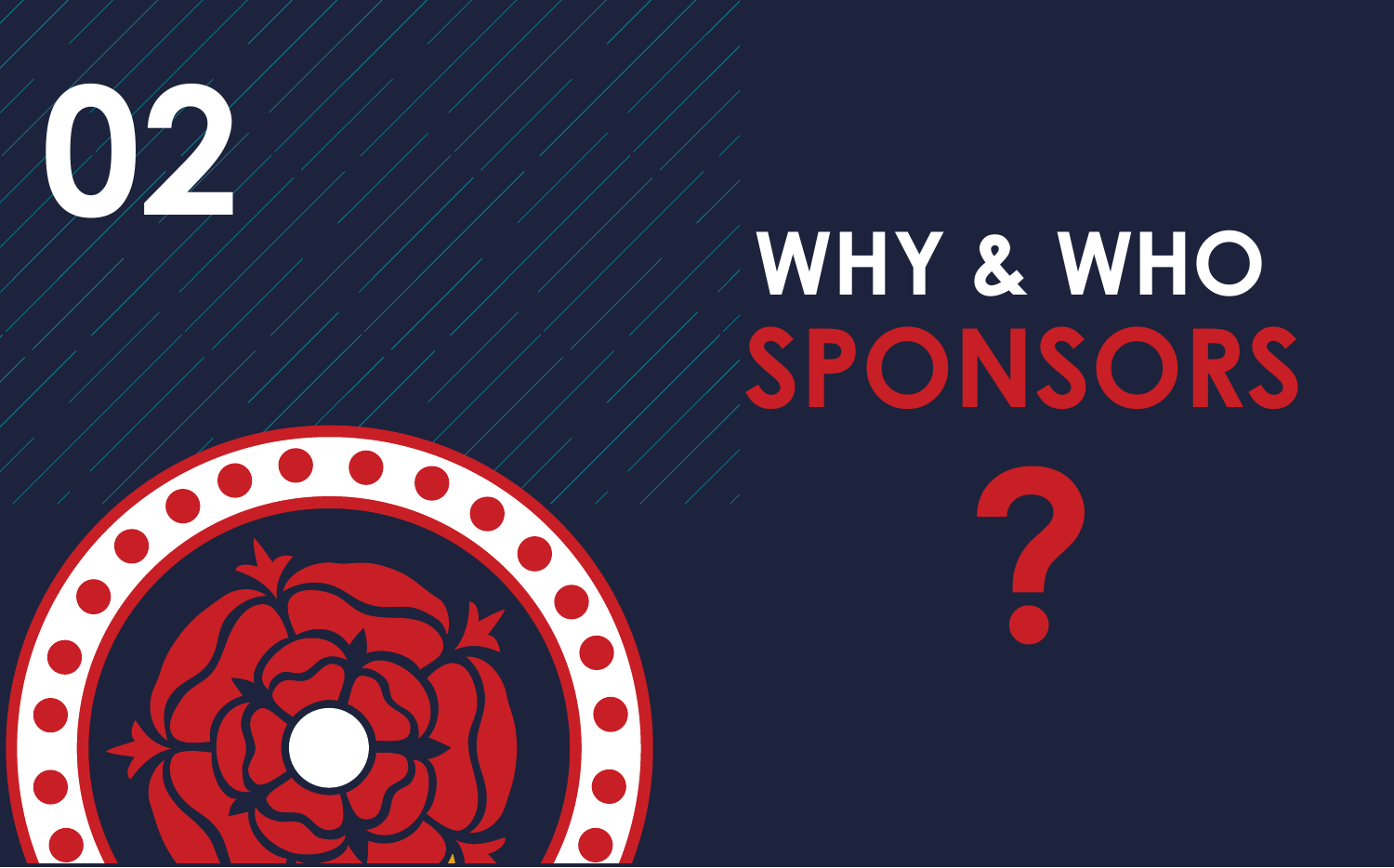-Get Exposure in front of the most prominent and prestigious thought leaders in the Arab Health Care Industry

- Align your corporate strategies with specific programming, themes and speakers

- Partner with AHF to invite thought leaders and/or clients to contribute to the overall agenda and highlight your organization's successes

- Network with international health care policy makers, industry leaders and other key decision makers

- Leverage your company's exposure and positioning in the events promotional campaign reaching health care industry stakeholders in the Arab countries

- Feature your corporate materials and solutions in the presentations, and one-on one client engagements

### WHY

- Medical Cities
- Healthcare Institutions
- Suppliers of Healthcare Products & Equipment
- Health & Financial Consulting firms
- Accrediting bodies
- 
- Health Tourism Companies
- Pharmaceutical Companies
- Banks & Insurance



- IT Software and Health technology solution providers

### WHO?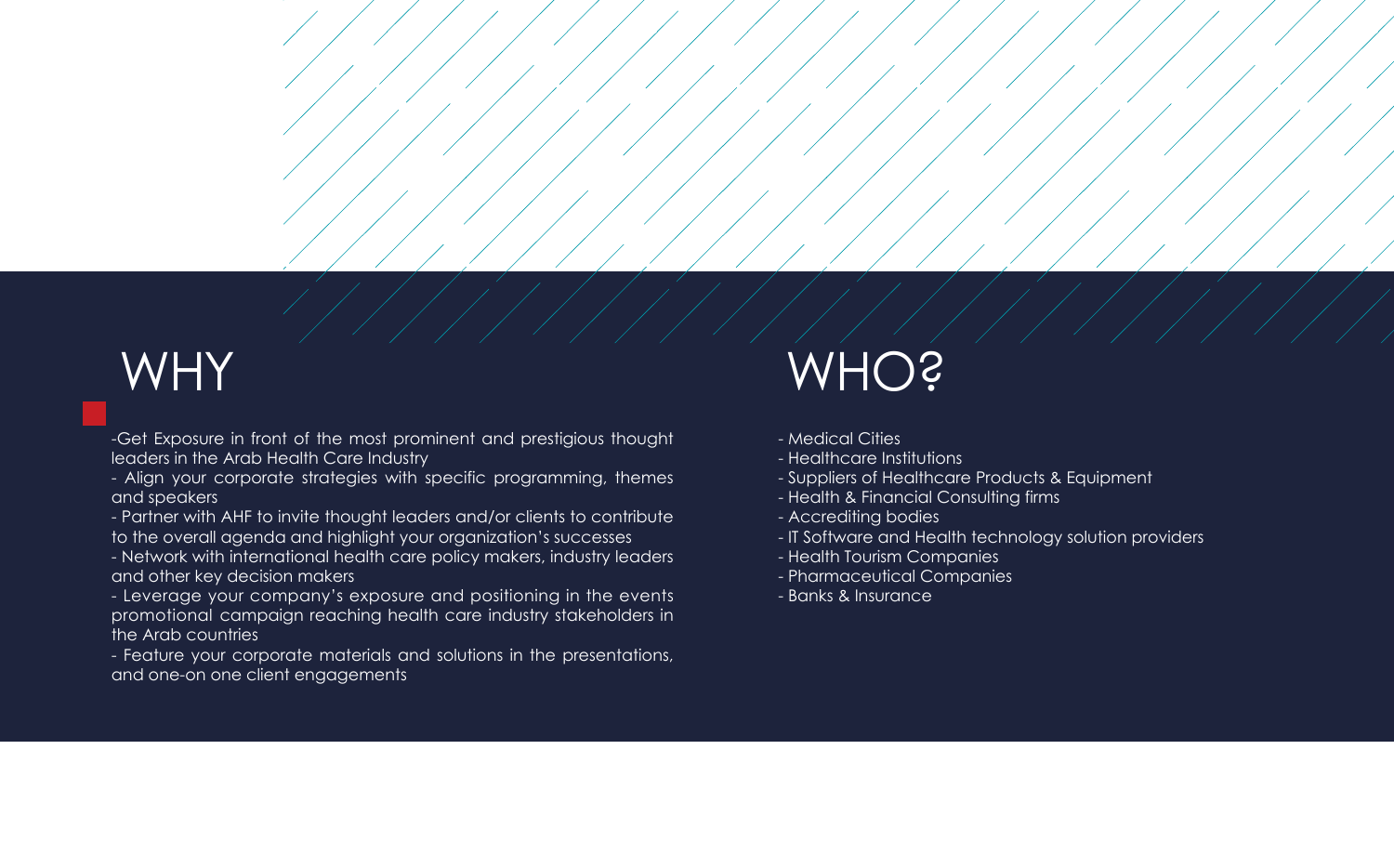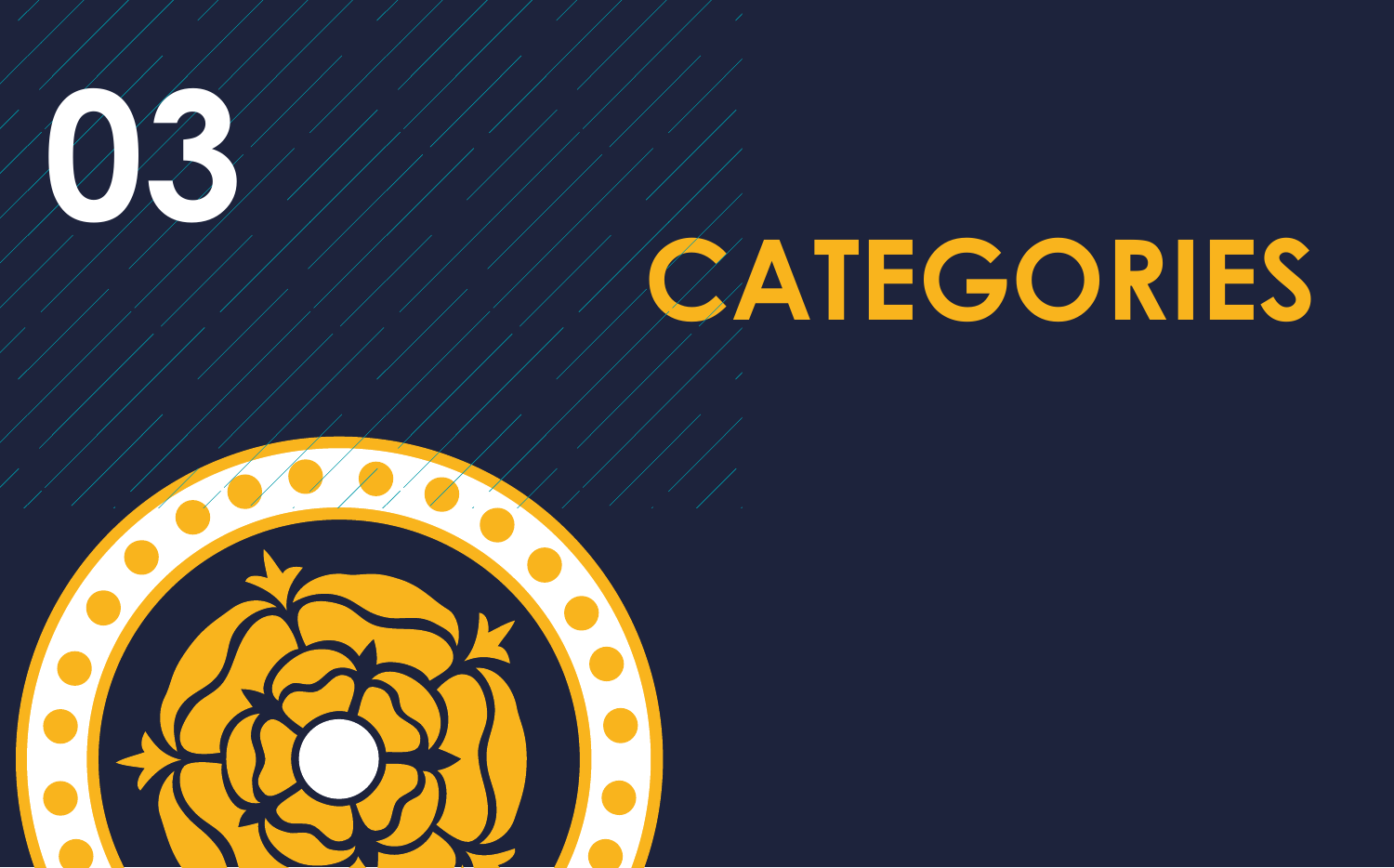### **MAIN SPONSORSHIP STRATEGIC PARTNER**

#### **Pre- event:**

1. Name & Logo will be strongly featured TOP POSITION on main Brochure distributed to

- 1. 36 sqm complimentary booth on prime location
- 2. Name & Logo will strongly appear on the main forum backdrop banner TOP POSITION
- 3. Name & Logo will be broadcasted thoroughly on a widescreen between the presentations
- 4. Two front-Seats for the sponsor's senior executives in the opening ceremony
- 5. Speaking slots
- 6. A selection of Awards will be granted
- 7. Complimentary forum passes (this includes attending all the sessions, panel discussions, coffee breaks as well entrance to the Exhibition & receiving the certificate of attendance)
- 8. Business to Business Meeting with Officials (upon your request)
- 9. Logo on Congress Lanyard (One Color)
- 10. Logo on All Congress Materials
- all targeted segments, participants & attendees
- 2. Name & Logo will be included on all eMail campaigns where sponsors are mentioned
- 3. Name & Logo Banner displayed on event's website with a link to sponsor's website
- 4. Name, Logo & Company profile listed in the event catalogue

#### **During the Event:**

# **\$ 60.000**

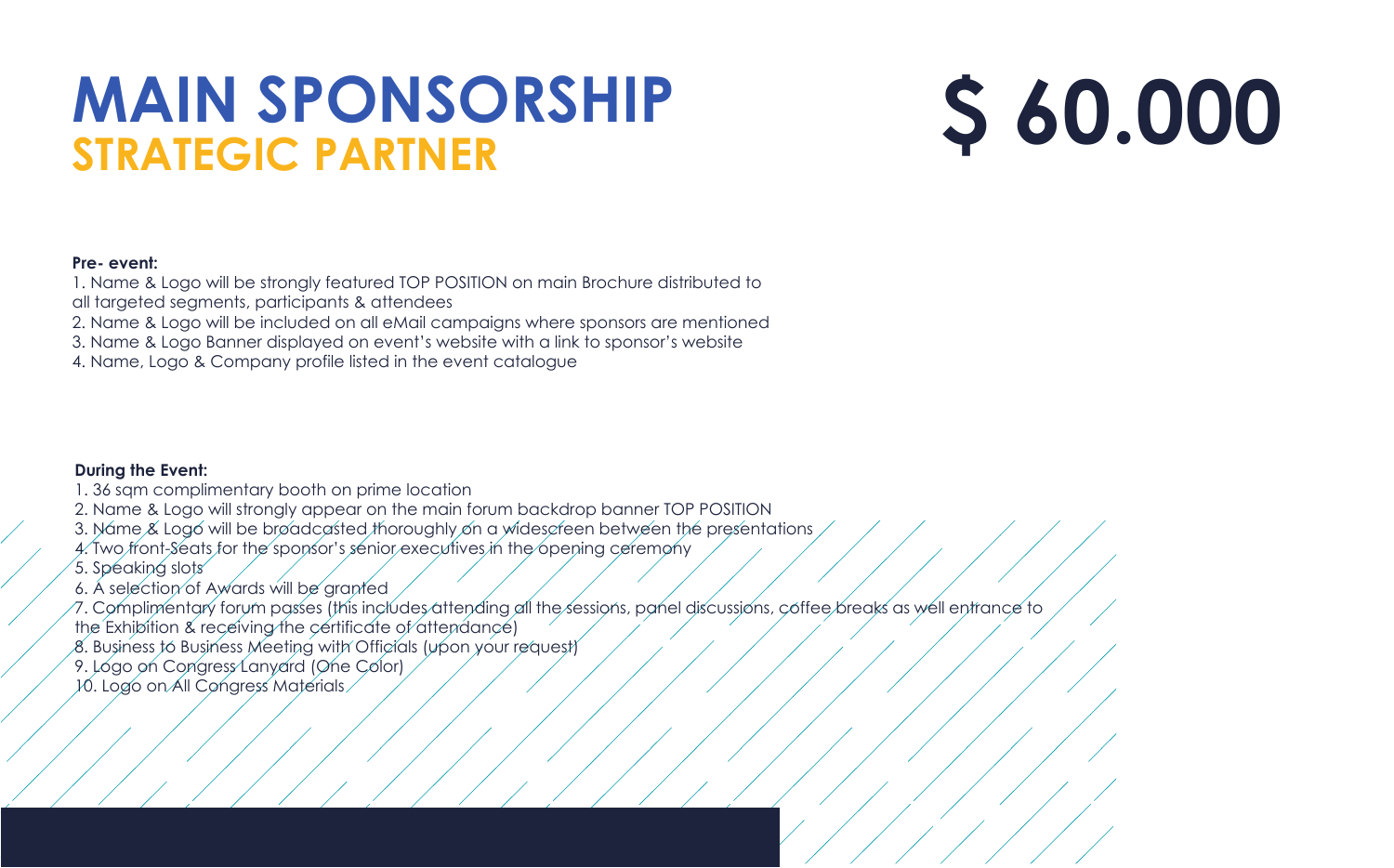# **PLATINUM SPONSORSHIP**



#### **Pre- event:**

1. Name & Logo will be strongly featured on main Brochure distributed to all targeted segments, participants & attendees

- 2. Name & Logo will be included on all eMail campaigns where sponsors are mentioned
- 3. Name & Logo Banner displayed on event's website with a link to sponsor's website
- 4. Name, Logo & Company profile listed in the event catalogue

#### **During the Event:**

- 1. 18sqm complimentary booth
- 2. Name & Logo will strongly appear on the main forum backdrop banner
- 3. Flags with Logo displayed during Cocktail of the Opening Ceremony (to be provided by sponsors)
- 4. Name & Logo will be broadcasted thoroughly on a widescreen between the presentations
- 5. Two front-Seats for the sponsor's senior executives in the opening ceremony
- 6. 20 min Speaking slot or satellite symposium in the scientific Program
- 7. Complimentary invitations to the opening ceremony will be provided to the sponsors
- 8, Four Complimentary forum passes (this includes attending all the sessions, panel
- discussions, coffee breaks as well entrance to the Exhibition & receiving the certificate of attendance) 9. Business to Business Meeting with Officials (upon your request)

# **\$ 30.000**

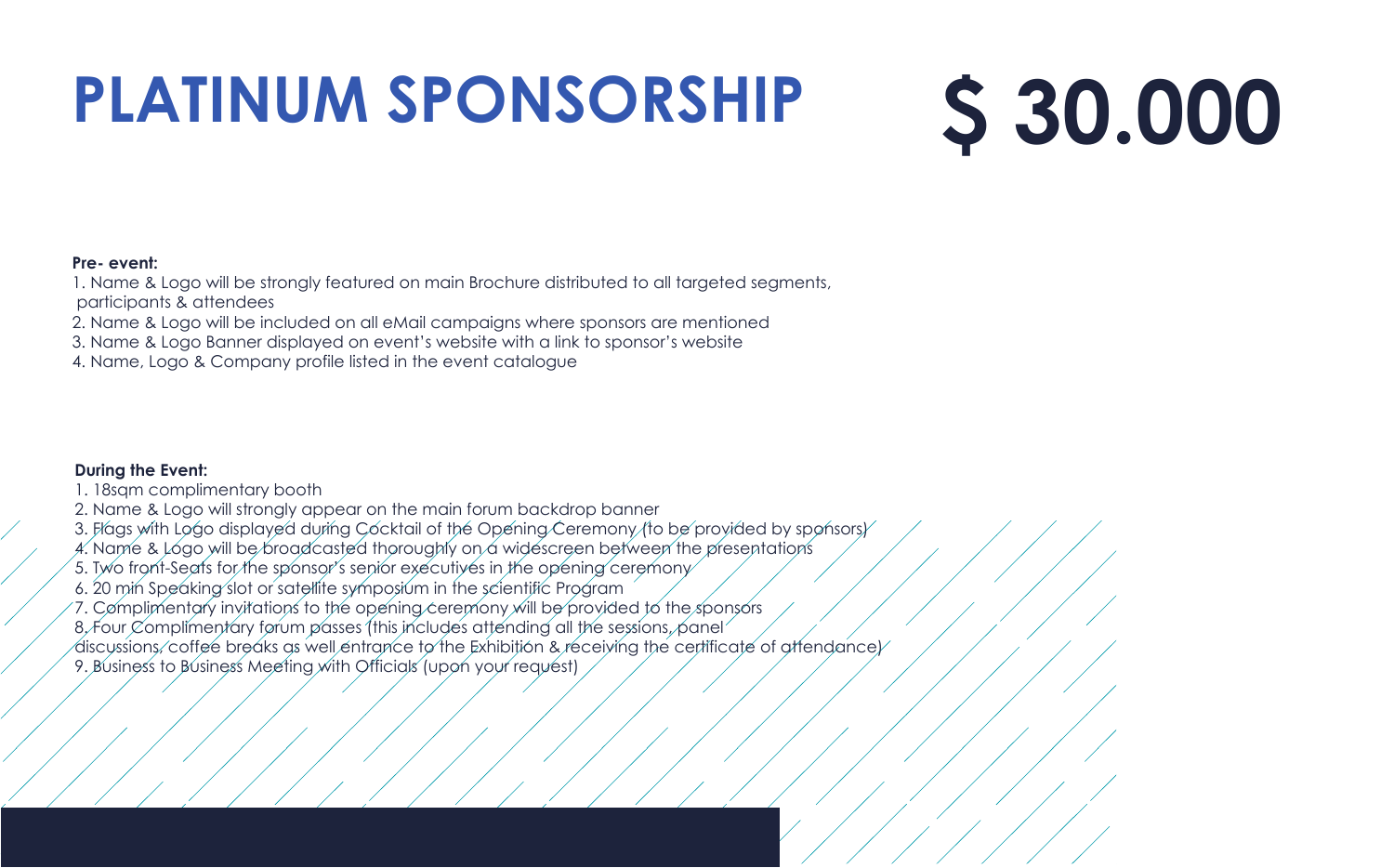# **GOLD SPONSORSHIP**

#### **Pre- event:**

1. Name & Logo will be strongly featured on main Brochure distributed to all targeted segments, participants & attendees

- 2. Name & Logo will be included on all eMail campaigns where sponsors are mentioned
- 3. Name & Logo Banner displayed on event's website with a link to sponsor's website
- 4. Name, Logo & Company profile listed in the event catalogue

#### **During the Event:**

- 1.15sqm complimentary booth
- 2. Name & Logo will strongly appear on the main forum backdrop banner
- 3. Flags with Løgo displayed during Coffee Break (to be provided by sponsors)
- $4.$  Name & Logo will be broadcasted thoroughly on a widescreen between the presentations
- 5. Two front-Seats for the sponsor's senior executives in the opening ceremony
- 6. 20 min Speaking slot or satellite symposium in the scientific Program
- 7. Complimentary invitations to the opening ceremony will be provided to the sponsors
- 8. Four Complimentary forum passes (this includes attending all the sessions, panel
- discussions, coffee breaks as well entrance to the Exhibition & receiving the certificate of attendance) 9. Business to Business Meeting with Officials (upon your request)

# **\$ 20.000**

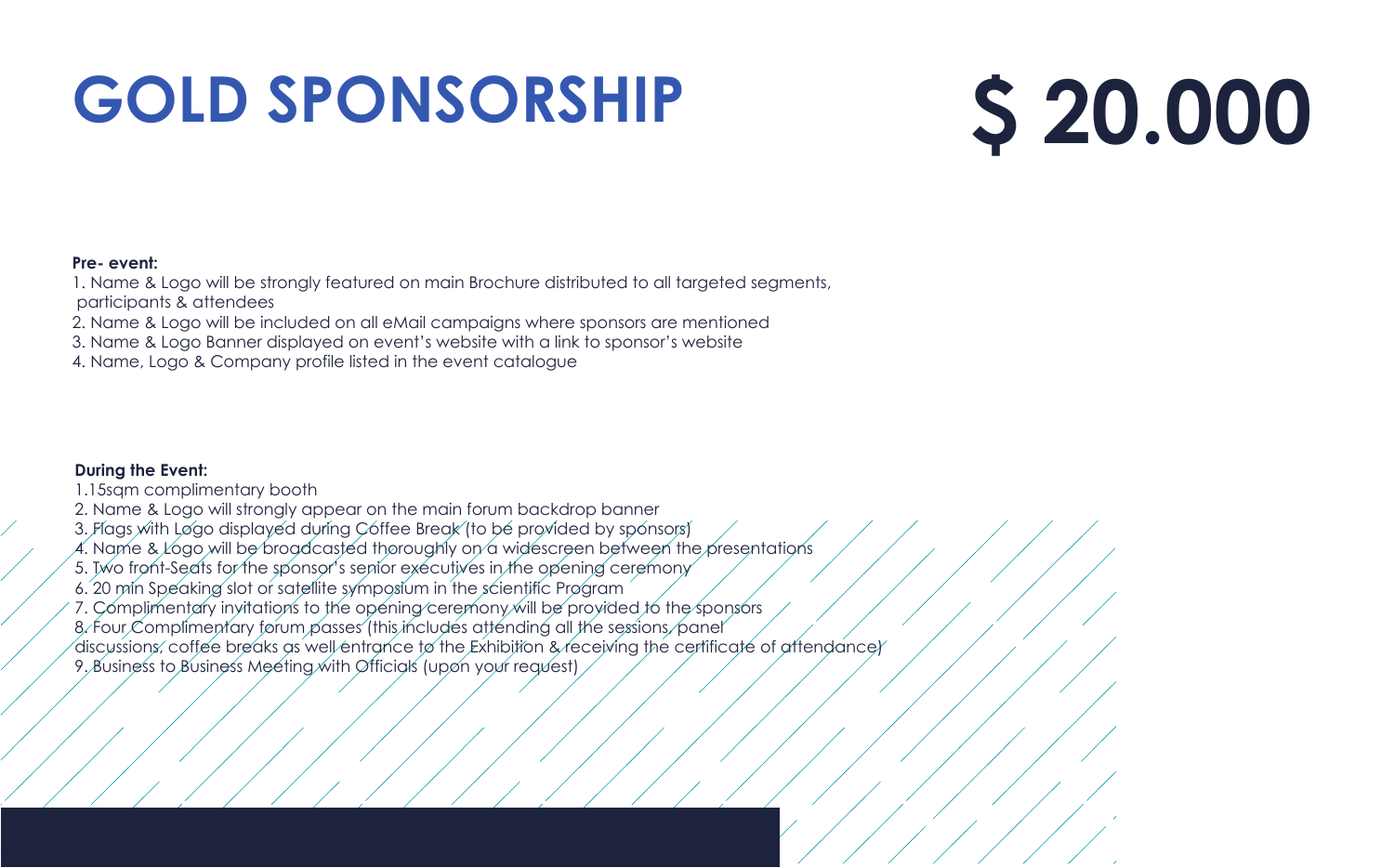# **LUNCH OR RECEPTION SPONSORSHIP**

#### **Pre- event:**

1. Name & Logo will be strongly featured on main Brochure distributed to all targeted segments, participants & attendees

- 2. Name & Logo will be included on all eMail campaigns where sponsors are mentioned
- 3. Name & Logo Banner displayed on event's website with a link to sponsor's website
- 4. Name, Logo & Company profile listed in the event catalogue

#### **During the Event:**

- 1. Name & Logo will strongly appear on the main forum backdrop banner
- 2. Flags with Logo displayed during Lunch or Reception (to be provided by sponsors)
- 3. Name & Logo will be broadcasted thoroughly on a widescreen between the presentations
- 4. Two front-Seats for the sponsor's senior executives in the opening ceremony
- 5. 20 min Speaking slot or satellite symposium in the scientific Program
- 6. Complimentary invitations to the opening ceremony will be provided to the sponsors
- 7. Four Complimentary forum passes (this includes attending all the sessions, panel
- discussions, coffee breaks as well entrance to the Exhibition & receiving the certificate of attendance) 8. Business to Business Meeting with Officials (upon your request)
- 9. Name in the conference Agenda next to sponsored lunch or welcome reception.

# **\$ 10.000**

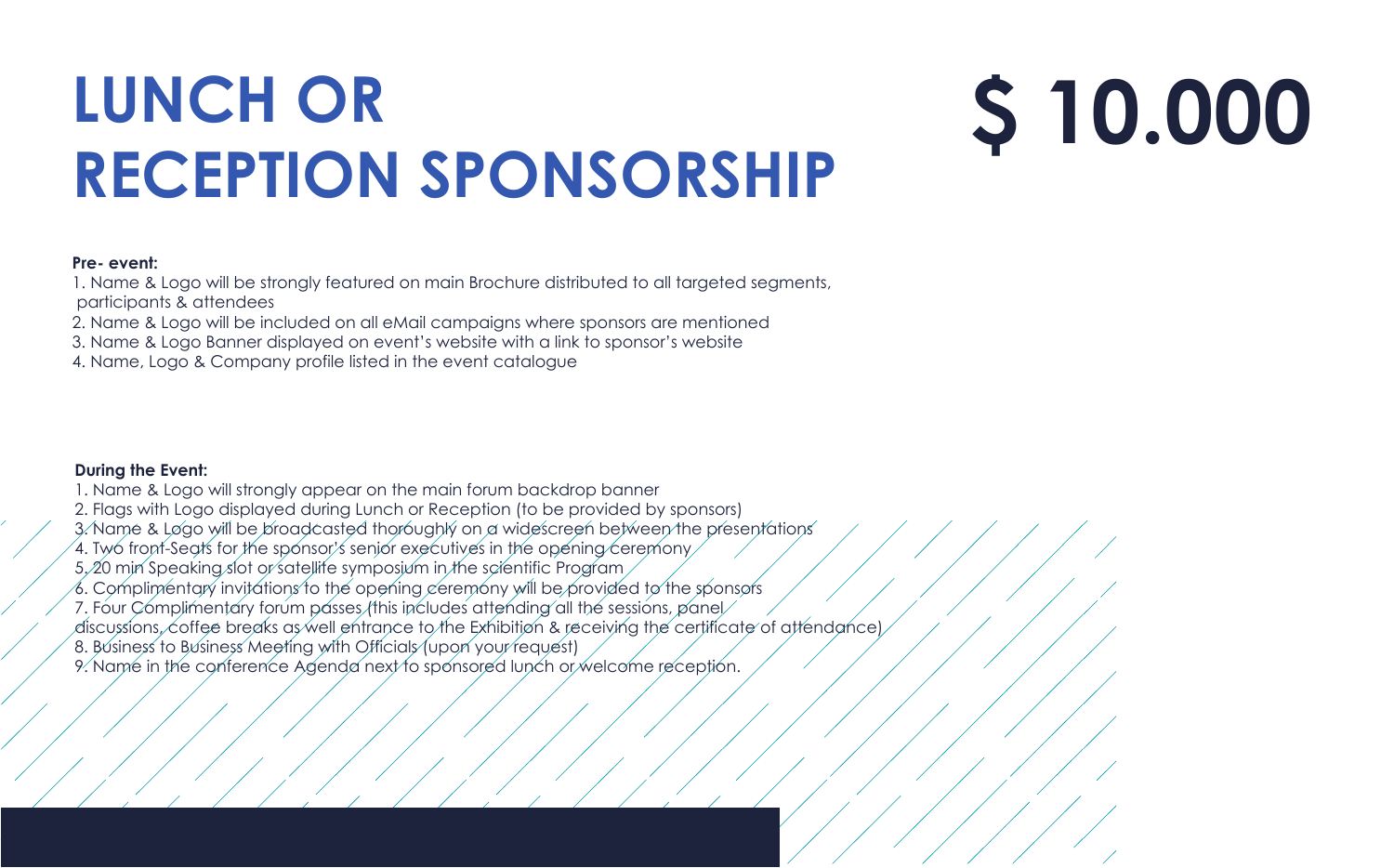## **CO SPONSORSHIP**

1. Name & Logo will be featured on main Brochure 2. Name & Logo will be included on all eMail campaigns where sponsors are mentioned 3. Name & Logo Banner displayed on event's website with a link to sponsor's website 4. Name, Logo & Company profile listed in the event catalogue

#### **Pre- event:**

1.9sqm complimentary booth 2. Name & Logo will strongly appear on the main forum backdrop banner 3. Four Complimentary forum passes (this includes attending all the sessions, panel discussions, coffee breaks as well entrance to the Exhibition  $\&$  receiving the certificate of attendance)

#### **During the Event:**

# **\$ 5.000**

# **HEALTHCARE TALKS SPONSORSHIP**

Introducing at MedHealth Cairo, The Healthcare Talks. Positioned on the AHF Stage at designated time during the day , the Talks will give Pharmaceutical and Medical companies the opportunity to showcase the most innovative technology, product or method… In addition, The Talks will feature world renowned experts in all Healthcare & Medical fields .

A truly unique opportunity not to be missed!

This package includes the opportunity to have a speaking slot and branding exposure across all our platforms promoting these talks.

# **\$ 10.000**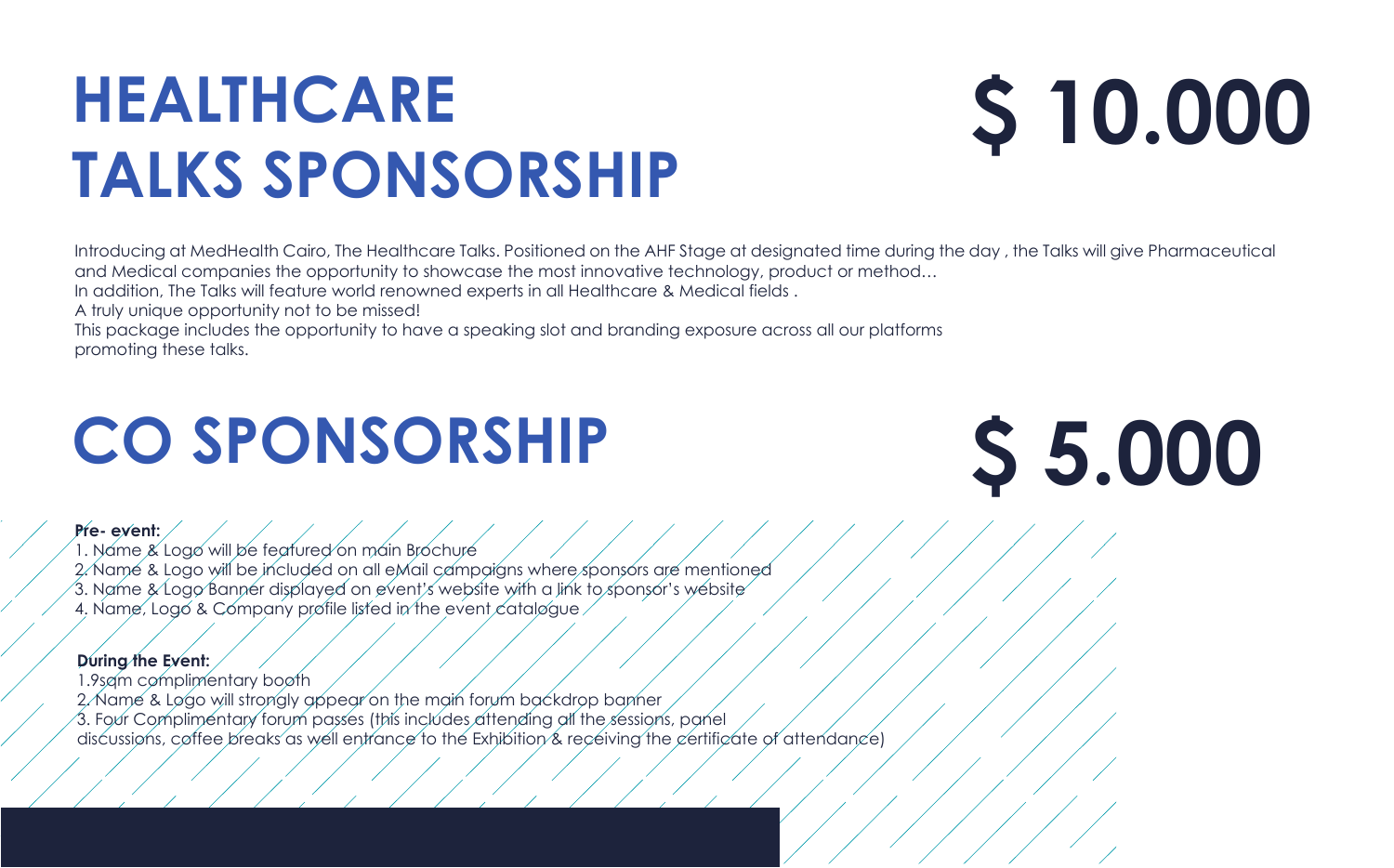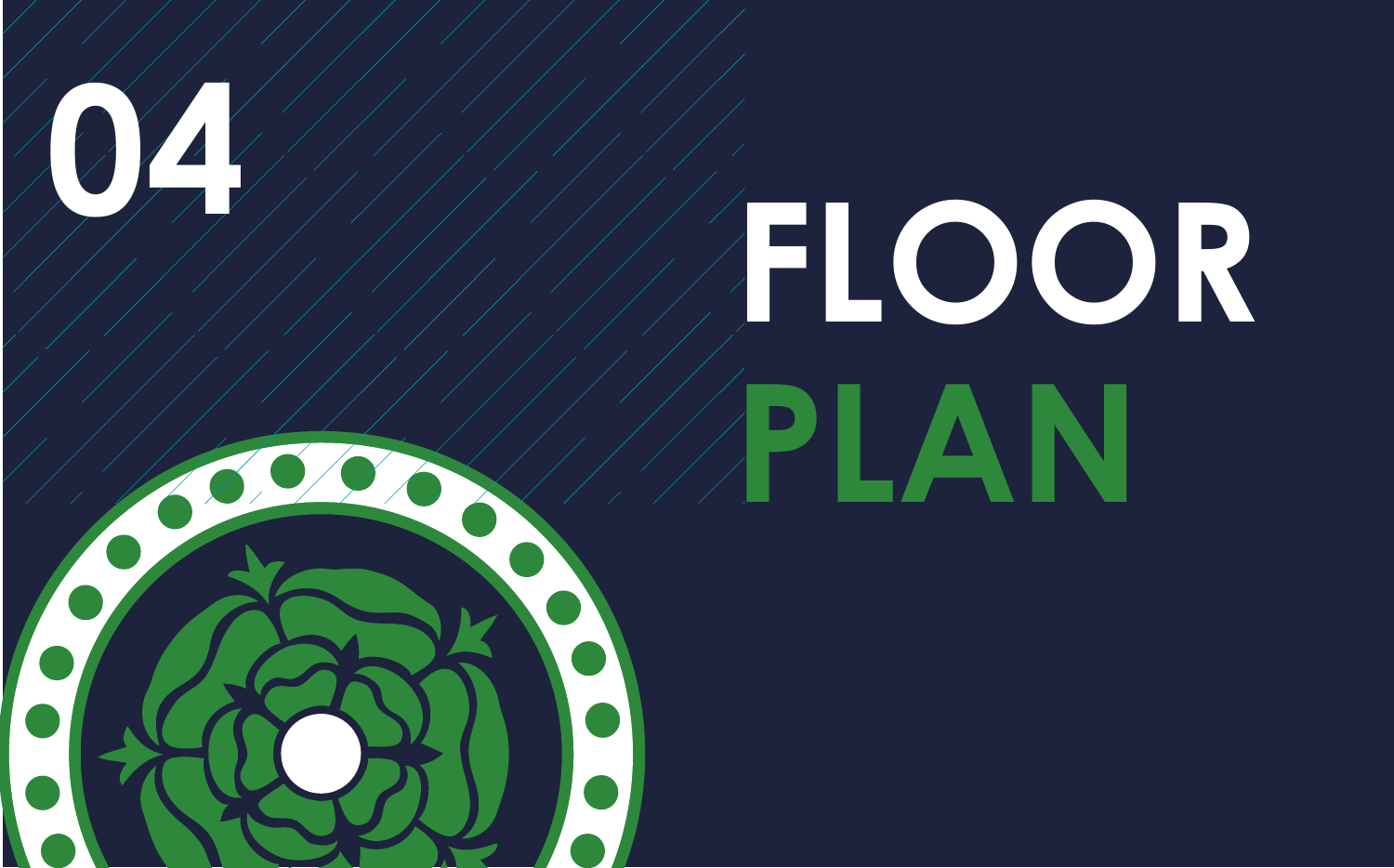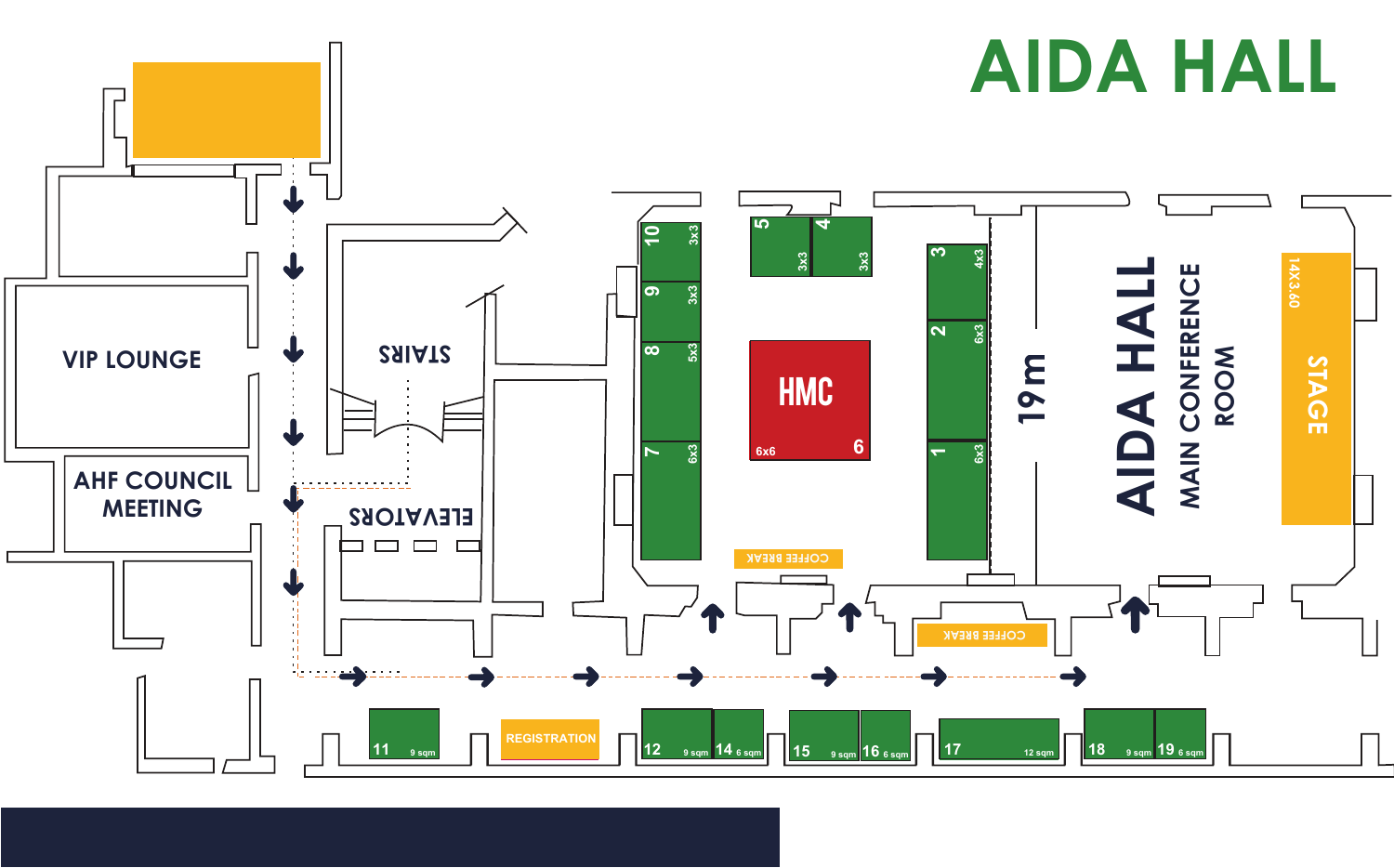**SPONSORSHIP PACKAGES CAN BE CUSTOM MADE TO MEET YOUR BUDGET AND EXPECTATIONS**

### CONTACT US



+9619900111/9619900110



 $\boldsymbol{Q}$ 

ahfonline@ahfonline.net



### MCE **GROUP** FOR CONGRESSES

E X H I B I T I

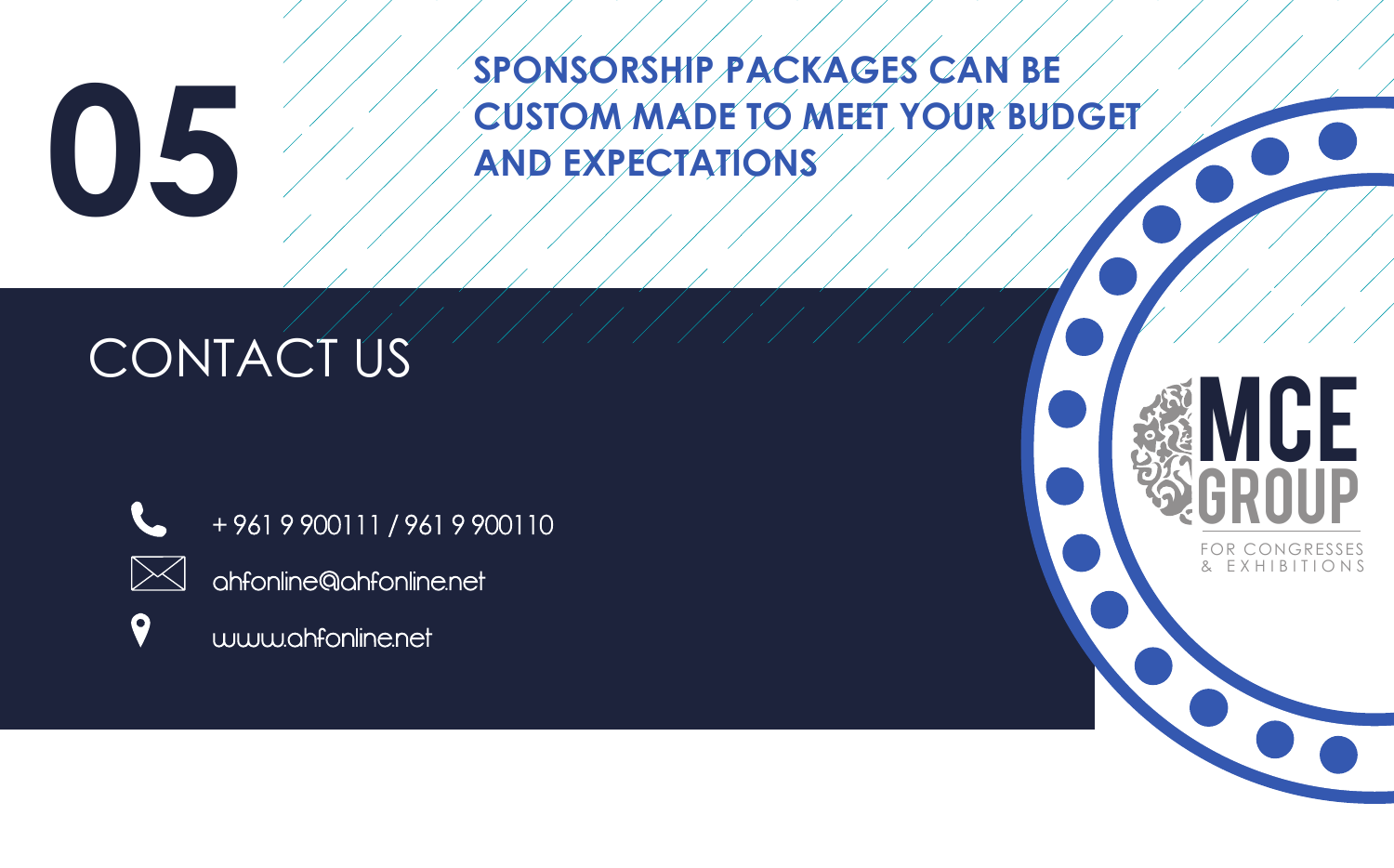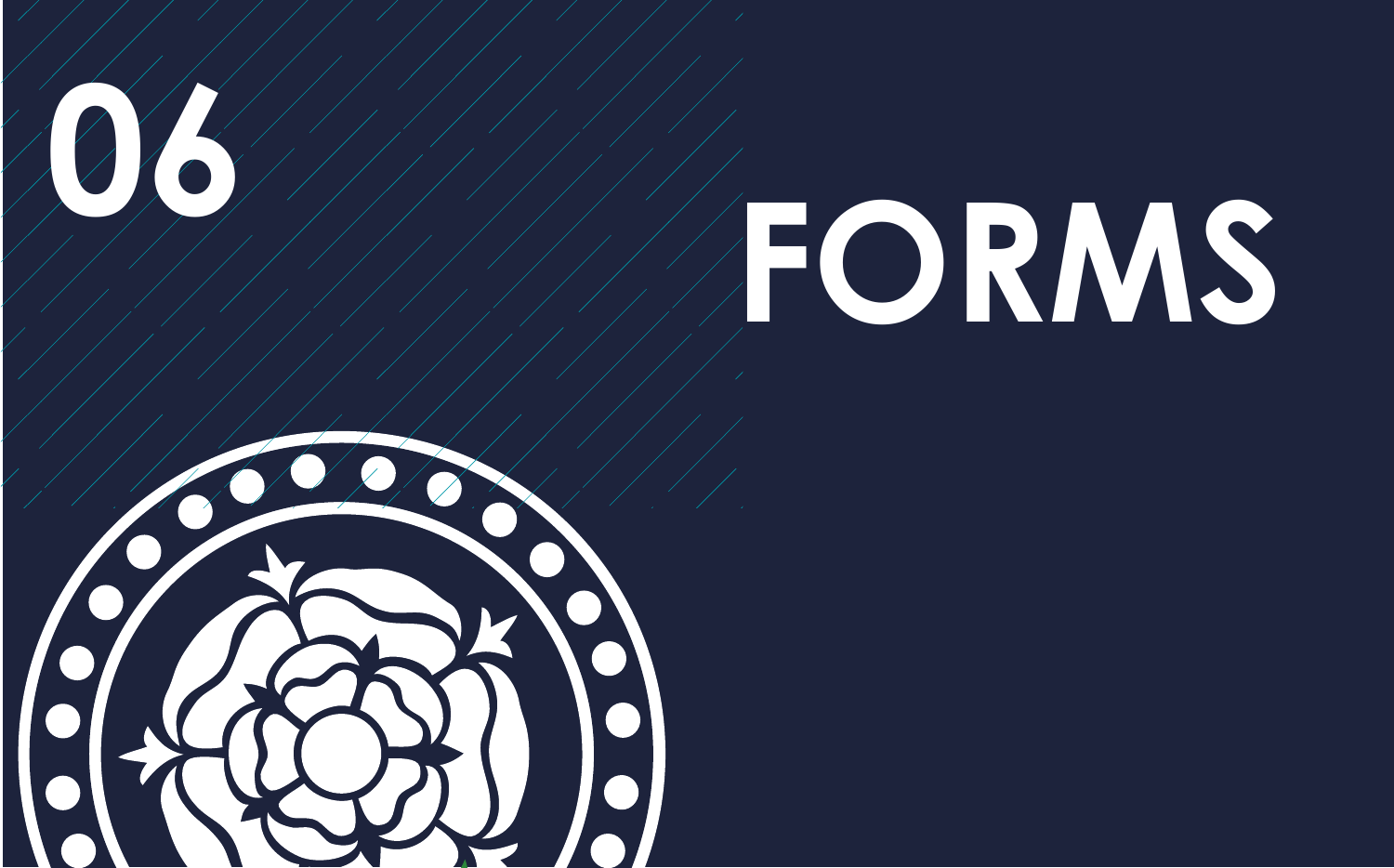



#### **EXHIBITION FORM**

#### **14 - 15 MARCH 2022 CAIRO MARRIOTT HOTEL - EGYPT**

ahfonline@ahfonline.net www.ahfonline.net

| Company Name                   |  |                                      |                  |      |                     | <b>Contact Name</b> |                                                     |  |  |
|--------------------------------|--|--------------------------------------|------------------|------|---------------------|---------------------|-----------------------------------------------------|--|--|
| Position                       |  |                                      |                  |      |                     | Country             |                                                     |  |  |
| City                           |  |                                      |                  |      |                     | Address             |                                                     |  |  |
| Tel                            |  |                                      | Fax              |      |                     | Email               |                                                     |  |  |
| Mobile                         |  | Category of products to be exhibited |                  |      |                     |                     |                                                     |  |  |
|                                |  | Stand Nb.                            | Price \$         | Size |                     |                     |                                                     |  |  |
| <b>SPACE ONLY</b>              |  |                                      | 350 <sub>5</sub> |      |                     |                     | <b>BOOTH SPACE ONLY</b><br><b>THE SPACE WILL BE</b> |  |  |
|                                |  |                                      |                  |      |                     |                     | <b>EQUIPPED WITH:</b>                               |  |  |
|                                |  | ADVERTISING OPPORTUNITIES            |                  |      |                     |                     |                                                     |  |  |
|                                |  | Premium advert in Catalogue          |                  |      | \$2500              |                     | * 1 TABLE                                           |  |  |
|                                |  | Inside front/back cover              |                  |      | <b>\$3 000 EACH</b> |                     | * 2 CHAIRS                                          |  |  |
| 1 Page Advert                  |  |                                      |                  |      | \$2000              |                     |                                                     |  |  |
| Outer back cover               |  |                                      | \$3500           |      |                     |                     |                                                     |  |  |
| Total Cost (\$)                |  |                                      |                  |      |                     |                     |                                                     |  |  |
| AT THE FOLLOWING PAYMENT TERMS |  |                                      |                  |      |                     |                     |                                                     |  |  |

#### **\*** FULL AMOUNT SHOULD BE PAID UPON SIGNATURE

**TOTAL \$**

#### **PAYMENT SCHEDULE & PROCEDURE**

**1.** Full amount within 20 days of stand reservation. Return of contract confirms your attendance. Receipt of full payment should be done maximum one month prior to the event. Receipt of payments confirms your stand location.

Failure to payment within 20 days means your stand position may be reallocated.

• Bank Transfer: Must be payable to Beneficiary name: MCE Group SARL. (Details will be provided in the invoice) **2**

• Copy of the transfer slip must be faxed or emailed to the organizers, all bank transfers must be marked clearly with the delegate name and event title. Bank charges are to be deducted from participating entity own account.

• Full payment must be received prior to the event for entrance to be guaranteed.

We hereby confirm our participation at the above-mentioned exhibition and we confirm our acceptance of the Rules and Regulations attached to this contract. The execution of this Application and its receipt by the organizing company is deemed condusive evidence of the applicants agreement to pay the full fees due from that moment. The application is non-cancelable by the Applicant. Applicant further acknowledges that the organizing company, having incurred expenses as a result of the contract/application, is not required to refund any of the fees and that the organizing company is also entitled to any unpaid amounts that may be owed by the Applicant to it.

#### Fax to: **00961 9 900111 Email: ahfonline@ahfonline.net**

| <b>Signature of Principal Director:</b> | Date: | Apply company stamp here: |
|-----------------------------------------|-------|---------------------------|
| Print name of Principal Director:       |       |                           |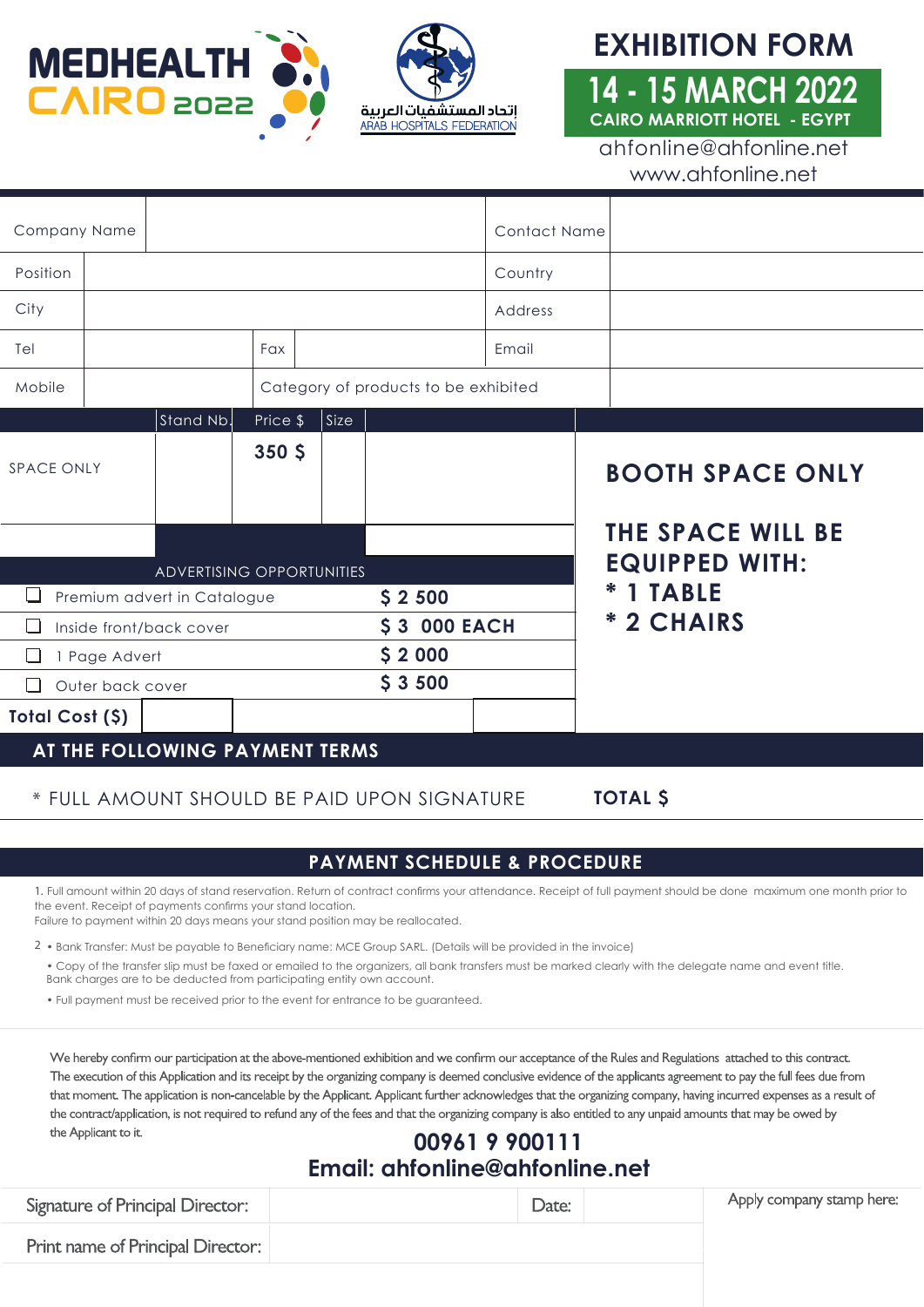



#### **SPONSORSHIP FORM 14 - 15 MARCH 2022**

**CAIRO MARRIOTT HOTEL - EGYPT** 

| COMPLETE & FAX +9619900111                                                                                                                                                                                                                                                                                                                                                                                                                                                               |                                                                                                                                                                                                                               | EMAIL: ahfonline@ahfonline.net                                                                       |                                                                                                                                                                                                                                                                                                                                         |                                                                                                                                                                                                                                                                                  |          |  |
|------------------------------------------------------------------------------------------------------------------------------------------------------------------------------------------------------------------------------------------------------------------------------------------------------------------------------------------------------------------------------------------------------------------------------------------------------------------------------------------|-------------------------------------------------------------------------------------------------------------------------------------------------------------------------------------------------------------------------------|------------------------------------------------------------------------------------------------------|-----------------------------------------------------------------------------------------------------------------------------------------------------------------------------------------------------------------------------------------------------------------------------------------------------------------------------------------|----------------------------------------------------------------------------------------------------------------------------------------------------------------------------------------------------------------------------------------------------------------------------------|----------|--|
| IMPORTANT NOTE kindly use capital letters while filling-out this form                                                                                                                                                                                                                                                                                                                                                                                                                    |                                                                                                                                                                                                                               |                                                                                                      |                                                                                                                                                                                                                                                                                                                                         | <b>BOOKING CATEGORY</b>                                                                                                                                                                                                                                                          |          |  |
|                                                                                                                                                                                                                                                                                                                                                                                                                                                                                          |                                                                                                                                                                                                                               | Kindly book the Sponsorship package of the " MedHealth Cairo 2022" with the following specifications |                                                                                                                                                                                                                                                                                                                                         | Main Sponsor                                                                                                                                                                                                                                                                     | \$60,000 |  |
| <b>NAME OF SPONSOR:</b>                                                                                                                                                                                                                                                                                                                                                                                                                                                                  |                                                                                                                                                                                                                               |                                                                                                      |                                                                                                                                                                                                                                                                                                                                         |                                                                                                                                                                                                                                                                                  |          |  |
| Specify the selected category:                                                                                                                                                                                                                                                                                                                                                                                                                                                           |                                                                                                                                                                                                                               |                                                                                                      |                                                                                                                                                                                                                                                                                                                                         | Platinum                                                                                                                                                                                                                                                                         | \$30,000 |  |
| <b>Total Amount Due:</b>                                                                                                                                                                                                                                                                                                                                                                                                                                                                 |                                                                                                                                                                                                                               |                                                                                                      |                                                                                                                                                                                                                                                                                                                                         | Gold                                                                                                                                                                                                                                                                             | \$20,000 |  |
| FIRST party MCE Group, hereafter called first party, commits itself to provide all the sponsorship terms mentioned in the<br>selected package to the second party. SECOND party The sponsoring company mentioned herein, called Second<br>party commits itself to provide the First party with all the materials and information required on the deadlines set by the<br>First party. It also commits itself to pay the herein stated amount for the approved sponsorship package and as |                                                                                                                                                                                                                               |                                                                                                      | Lunch or<br>Welcome Reception                                                                                                                                                                                                                                                                                                           | \$10,000                                                                                                                                                                                                                                                                         |          |  |
| described within this form's conditions                                                                                                                                                                                                                                                                                                                                                                                                                                                  |                                                                                                                                                                                                                               |                                                                                                      |                                                                                                                                                                                                                                                                                                                                         | <b>Healthcare Talk</b>                                                                                                                                                                                                                                                           | \$10,000 |  |
|                                                                                                                                                                                                                                                                                                                                                                                                                                                                                          |                                                                                                                                                                                                                               | COMPANY / ORGANIZATION                                                                               |                                                                                                                                                                                                                                                                                                                                         | Co Sponsor                                                                                                                                                                                                                                                                       | \$5,000  |  |
|                                                                                                                                                                                                                                                                                                                                                                                                                                                                                          |                                                                                                                                                                                                                               |                                                                                                      |                                                                                                                                                                                                                                                                                                                                         |                                                                                                                                                                                                                                                                                  |          |  |
| Name of Company /Organization<br>Address                                                                                                                                                                                                                                                                                                                                                                                                                                                 |                                                                                                                                                                                                                               | <u> 1980 - Andrea Station, amerikansk politik (</u>                                                  |                                                                                                                                                                                                                                                                                                                                         |                                                                                                                                                                                                                                                                                  |          |  |
| Country                                                                                                                                                                                                                                                                                                                                                                                                                                                                                  | P.O.Box                                                                                                                                                                                                                       | ZipCode                                                                                              |                                                                                                                                                                                                                                                                                                                                         |                                                                                                                                                                                                                                                                                  |          |  |
| Tel                                                                                                                                                                                                                                                                                                                                                                                                                                                                                      | Fax                                                                                                                                                                                                                           |                                                                                                      |                                                                                                                                                                                                                                                                                                                                         | <b>Total</b> Property of the Second Second Second Second Second Second Second Second Second Second Second Second Second Second Second Second Second Second Second Second Second Second Second Second Second Second Second Second Se                                              |          |  |
| $Hth://$                                                                                                                                                                                                                                                                                                                                                                                                                                                                                 |                                                                                                                                                                                                                               |                                                                                                      |                                                                                                                                                                                                                                                                                                                                         |                                                                                                                                                                                                                                                                                  |          |  |
| <b>Main Business Activity</b>                                                                                                                                                                                                                                                                                                                                                                                                                                                            | <u> 1989 - Johann Barbara, marka a shekara tsa 1989 - An tsa 1989 - An tsa 1989 - An tsa 1989 - An tsa 1989 - An</u>                                                                                                          | <u> 1989 - Johann Stoff, amerikansk politiker (d. 1989)</u>                                          |                                                                                                                                                                                                                                                                                                                                         |                                                                                                                                                                                                                                                                                  |          |  |
| Contact Name for Payment Confirmation [if different from below]                                                                                                                                                                                                                                                                                                                                                                                                                          |                                                                                                                                                                                                                               |                                                                                                      |                                                                                                                                                                                                                                                                                                                                         | <b>BOOKING TERMS &amp; CONDITIONS</b>                                                                                                                                                                                                                                            |          |  |
| Tel                                                                                                                                                                                                                                                                                                                                                                                                                                                                                      | Fax                                                                                                                                                                                                                           |                                                                                                      |                                                                                                                                                                                                                                                                                                                                         | • Terms and conditions are subject to the herewith attached                                                                                                                                                                                                                      |          |  |
| eMail                                                                                                                                                                                                                                                                                                                                                                                                                                                                                    |                                                                                                                                                                                                                               |                                                                                                      |                                                                                                                                                                                                                                                                                                                                         | selected sponsorship pack described and offered by MCE<br>Group And approved by the sponsoring Company.                                                                                                                                                                          |          |  |
| <b>AUTHORIZED PERSON</b>                                                                                                                                                                                                                                                                                                                                                                                                                                                                 |                                                                                                                                                                                                                               |                                                                                                      |                                                                                                                                                                                                                                                                                                                                         | • This form once signed shall be treated as an official                                                                                                                                                                                                                          |          |  |
| <b>First Name</b><br>Title                                                                                                                                                                                                                                                                                                                                                                                                                                                               |                                                                                                                                                                                                                               | Last Name                                                                                            |                                                                                                                                                                                                                                                                                                                                         | contract that both parties abide by.<br>• A confirmation letter and an invoice will be sent to you                                                                                                                                                                               |          |  |
| Position                                                                                                                                                                                                                                                                                                                                                                                                                                                                                 |                                                                                                                                                                                                                               |                                                                                                      |                                                                                                                                                                                                                                                                                                                                         | upon receiving your booking form.<br>• We agree to abide by and be subject to the rules &                                                                                                                                                                                        |          |  |
| Tel                                                                                                                                                                                                                                                                                                                                                                                                                                                                                      | Fax                                                                                                                                                                                                                           |                                                                                                      |                                                                                                                                                                                                                                                                                                                                         | regulations of the event, receipt of which we hereby<br>acknowledge any amendements which may be made by                                                                                                                                                                         |          |  |
| Mobile                                                                                                                                                                                                                                                                                                                                                                                                                                                                                   | the control of the control of the control of the control of the control of the control of the control of the control of the control of the control of the control of the control of the control of the control of the control |                                                                                                      |                                                                                                                                                                                                                                                                                                                                         | the organizers or relevant authorities.<br>• Full payment of sponsorship should be done upon                                                                                                                                                                                     |          |  |
| eMail                                                                                                                                                                                                                                                                                                                                                                                                                                                                                    |                                                                                                                                                                                                                               |                                                                                                      | signature                                                                                                                                                                                                                                                                                                                               | • Through this contract, the Second party acknowledges                                                                                                                                                                                                                           |          |  |
| Date<br>Signature and Company Seal(below)                                                                                                                                                                                                                                                                                                                                                                                                                                                |                                                                                                                                                                                                                               | Company Tax Number                                                                                   |                                                                                                                                                                                                                                                                                                                                         | that the First party is not entitled to refund the paid amount<br>in case the Second party cancels its participation and has<br>all the right to claim the unpaid one that the Second party<br>owes to the First party. These terms cannot be varied under<br>any circumstances. |          |  |
|                                                                                                                                                                                                                                                                                                                                                                                                                                                                                          |                                                                                                                                                                                                                               | ---------                                                                                            |                                                                                                                                                                                                                                                                                                                                         | <b>PAYMENT DETAILS &amp; TERMS</b>                                                                                                                                                                                                                                               |          |  |
| <b>RESERVED FOR THE ORGANIZERS</b>                                                                                                                                                                                                                                                                                                                                                                                                                                                       |                                                                                                                                                                                                                               |                                                                                                      | <b>Bank Transfer</b><br>Cash<br>• Bank Transfer: Details will be provided in the Invoice<br>• Copy of the transfer slip must be faxed or emailed to the<br>organizers, all bank transfers must be marked clearly with the<br>delegate name and event title.<br>Bank charges are to be deducted from participating entity<br>own account |                                                                                                                                                                                                                                                                                  |          |  |
|                                                                                                                                                                                                                                                                                                                                                                                                                                                                                          |                                                                                                                                                                                                                               |                                                                                                      |                                                                                                                                                                                                                                                                                                                                         | • Full payment must be received prior to the event for<br>entrance to be guaranteed.                                                                                                                                                                                             |          |  |

Fax back: +961 9 900 110 / 111 EMail: **ahfonline@ahfonline.net**